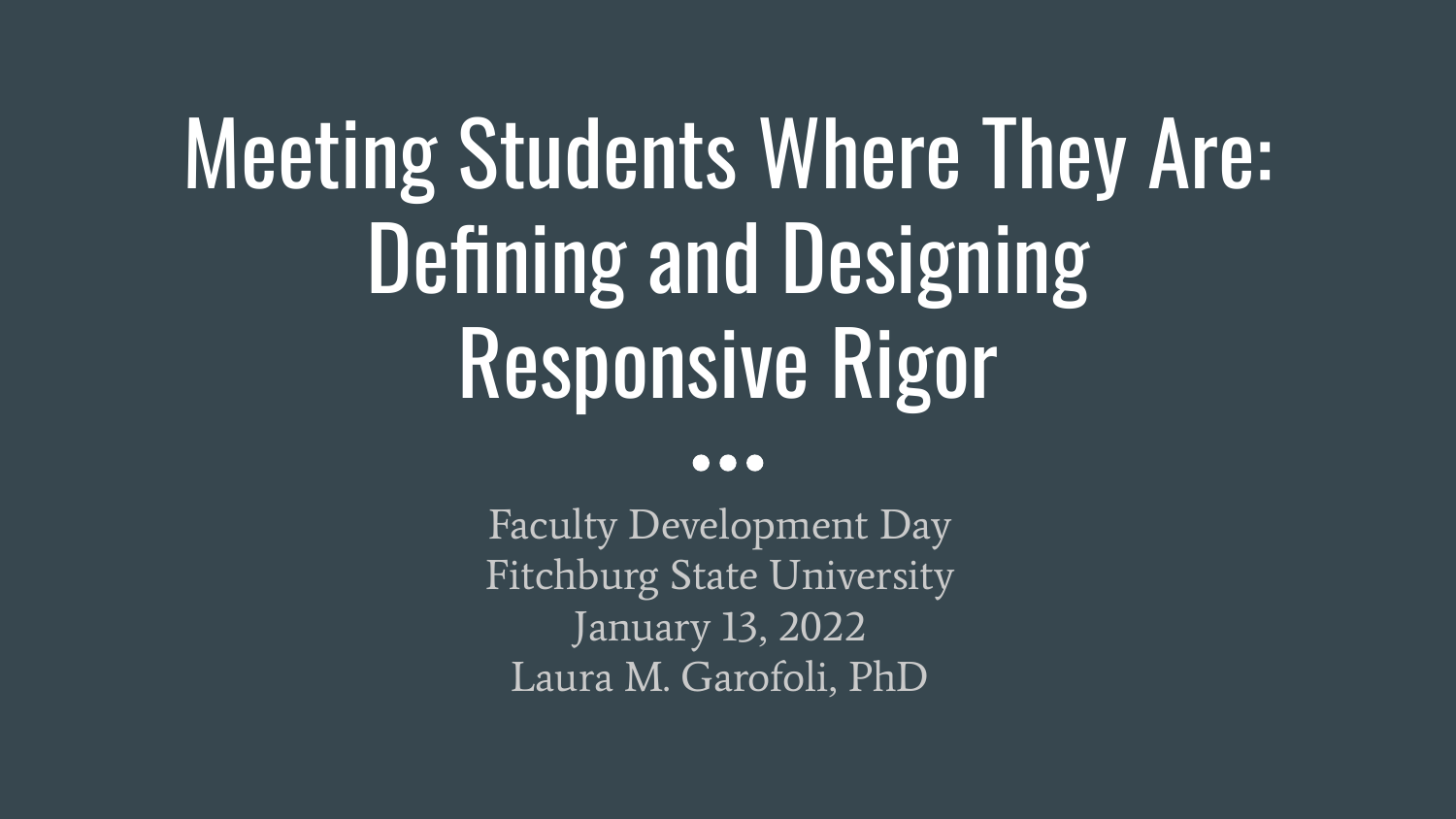#### What Does It Mean to Meet Students Where They Are?

"At the heart of a mature competency-based learning system lies a fundamental commitment to meet all students where they are. To many practitioners, this sounds equal parts right and radical. Right, because nothing in our lived experience suggests that learners are best served when they are advanced through a system that turns a blind eye to their unmet needs. Radical, because we know it requires that we begin with a commitment to know our students in profound ways – academically, cognitively, culturally, emotionally, linguistically, physically, behaviorally – and not where a grade-based standard or a district-mandated course sequence suggests they should be.

Meeting all students where they are is a commitment that requires that we reconfigure our old systems and practices and paradigms; that we place the individual learner at the center of the learning process; and that the learning process – what actually happens cognitively, neurologically, and developmentally as children learn – be placed at the center of the pedagogical model."

#### [-Rudenstine, A., Schaef, S. and Bacallao, D., Meeting Students Where They Are, 2017](http://www.aurora-institute.org/wp-content/uploads/CompetencyWorks-MeetingStudentsWhereTheyAre2.pdf)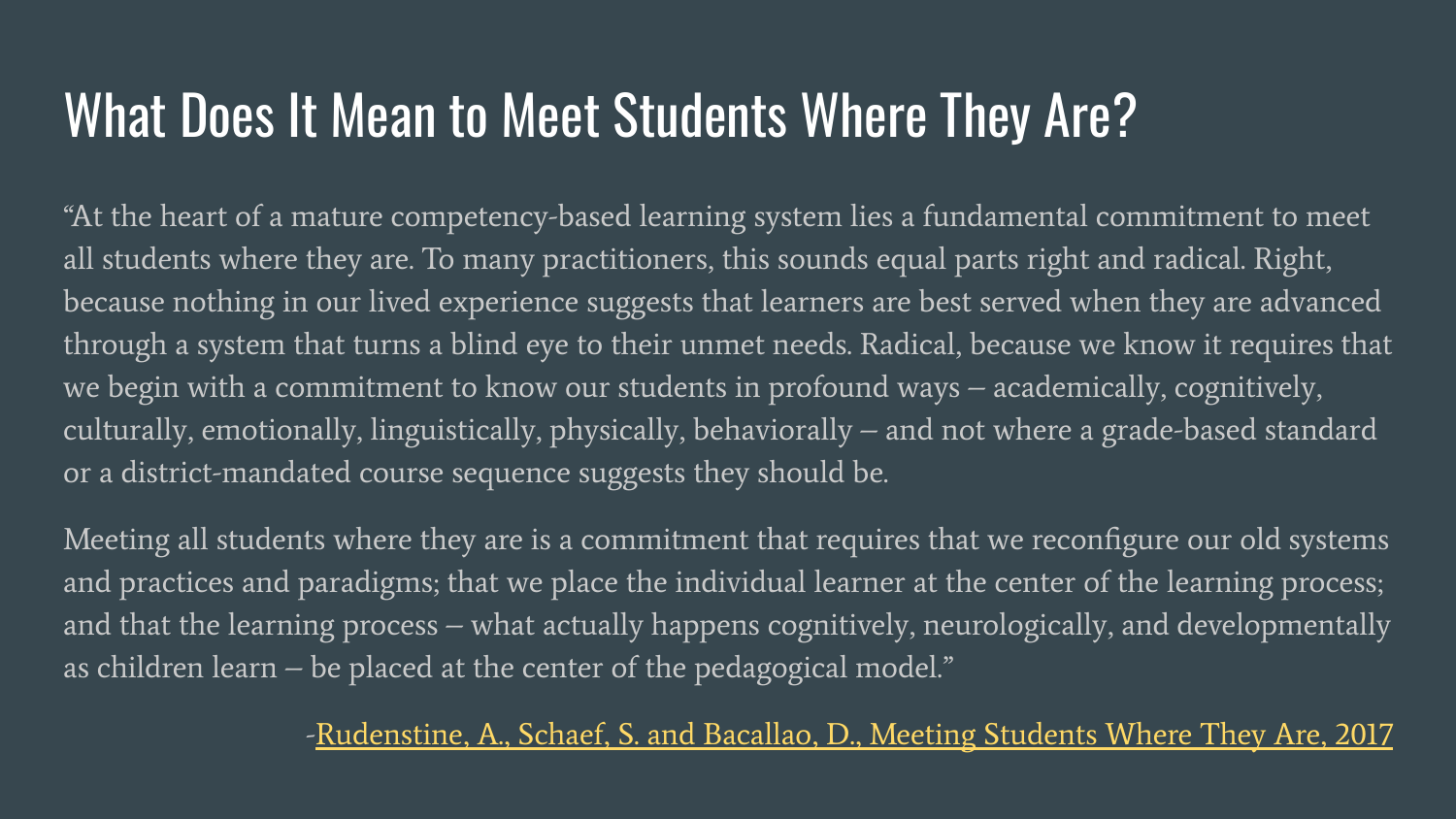## What Does It Mean to Be a Responsive Educator?

#### [Jamboard: What is a responsive educator?](https://jamboard.google.com/d/17-F7cmyQnIMnDSl22BX0UXNoYgLYtFoKDmdAoPlPRlM/edit?usp=sharing)

Responsive educators

- recognize that our beliefs about our students inform our expectations of them
- leverage students' talents, interests, and lived experiences in the development of learning opportunities
- acknowledge that how we teach is more important than what we teach
- capitalize on the social, emotional, and physical domains to improve cognitive development and student achievement
- individualize content, learning experiences, instructional methods, and assessment techniques to meet student needs
- scaffold throughout the learning process
- use assessment as a learning tool (both for students and ourselves)
- provide flexible pathways for students to demonstrate competency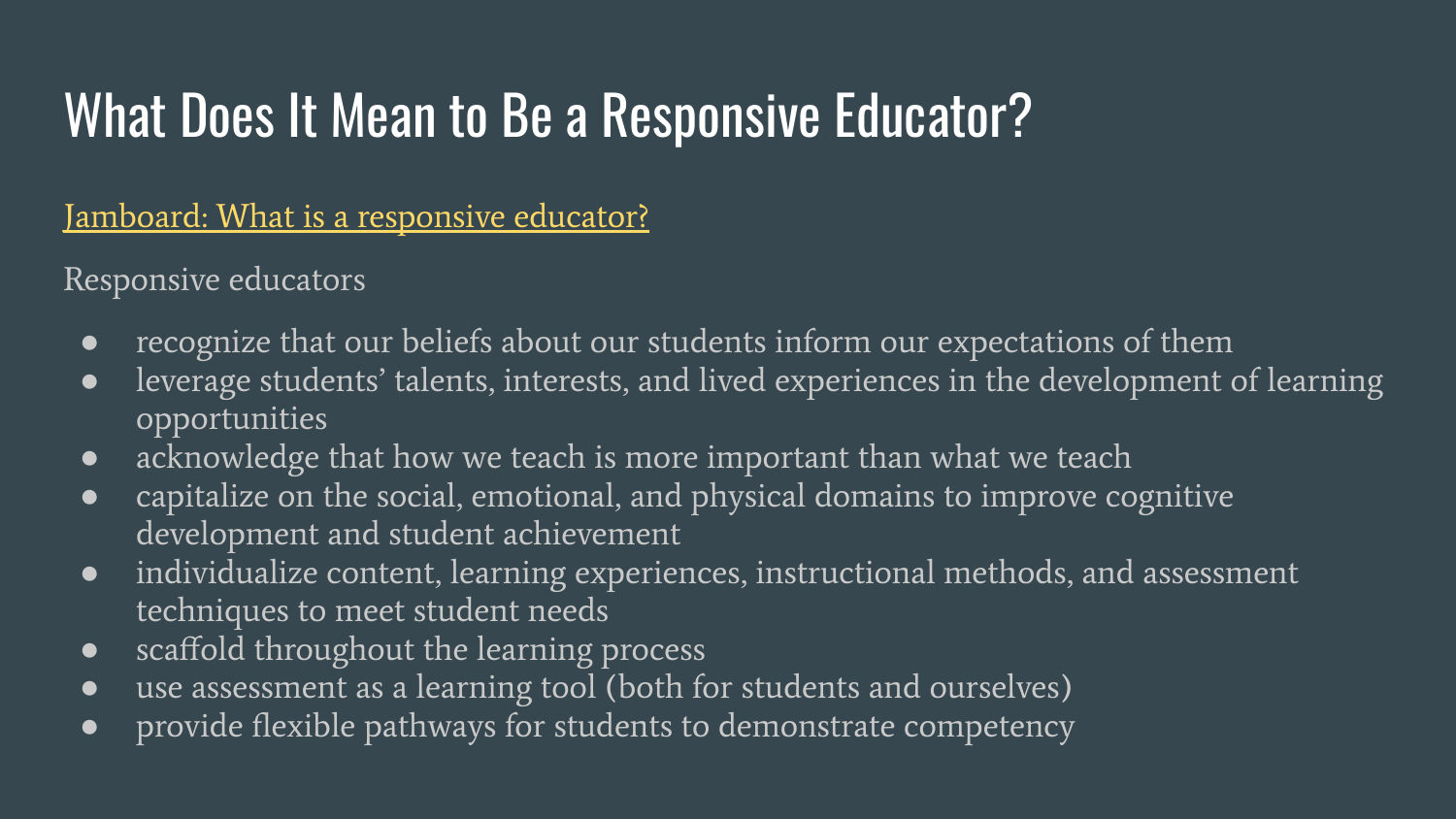### How Do We Define Academic Rigor?

[Jamboard: How do YOU define academic rigor?](https://jamboard.google.com/d/1eKtCo5KXnROw8glZcakWB55iY6oMMl_RBmt8ogHj6aY/edit?usp=sharing)

Refers to a standard of excellence

Achieving a standard of excellence requires three major components:

- 1. Setting clear standards for students
- 2. Equipping students to meet standards through instruction
- 3. Designing pathways for students to demonstrate competency through assessment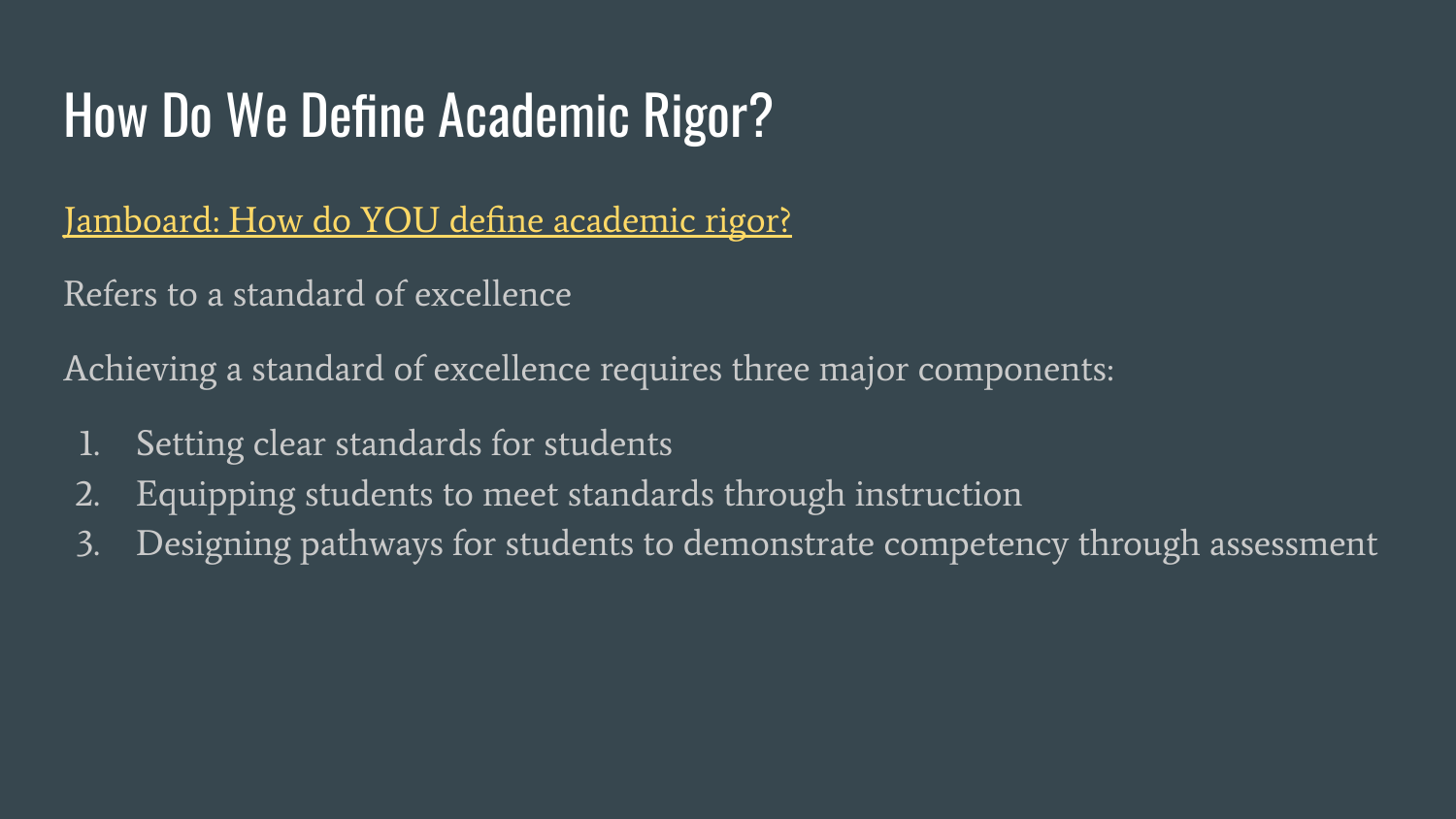### We Must Be Careful…

... not to confuse [these meanings of rigor](https://www.merriam-webster.com/dictionary/rigor) with our application of academic rigor - that is NOT meeting students where they are.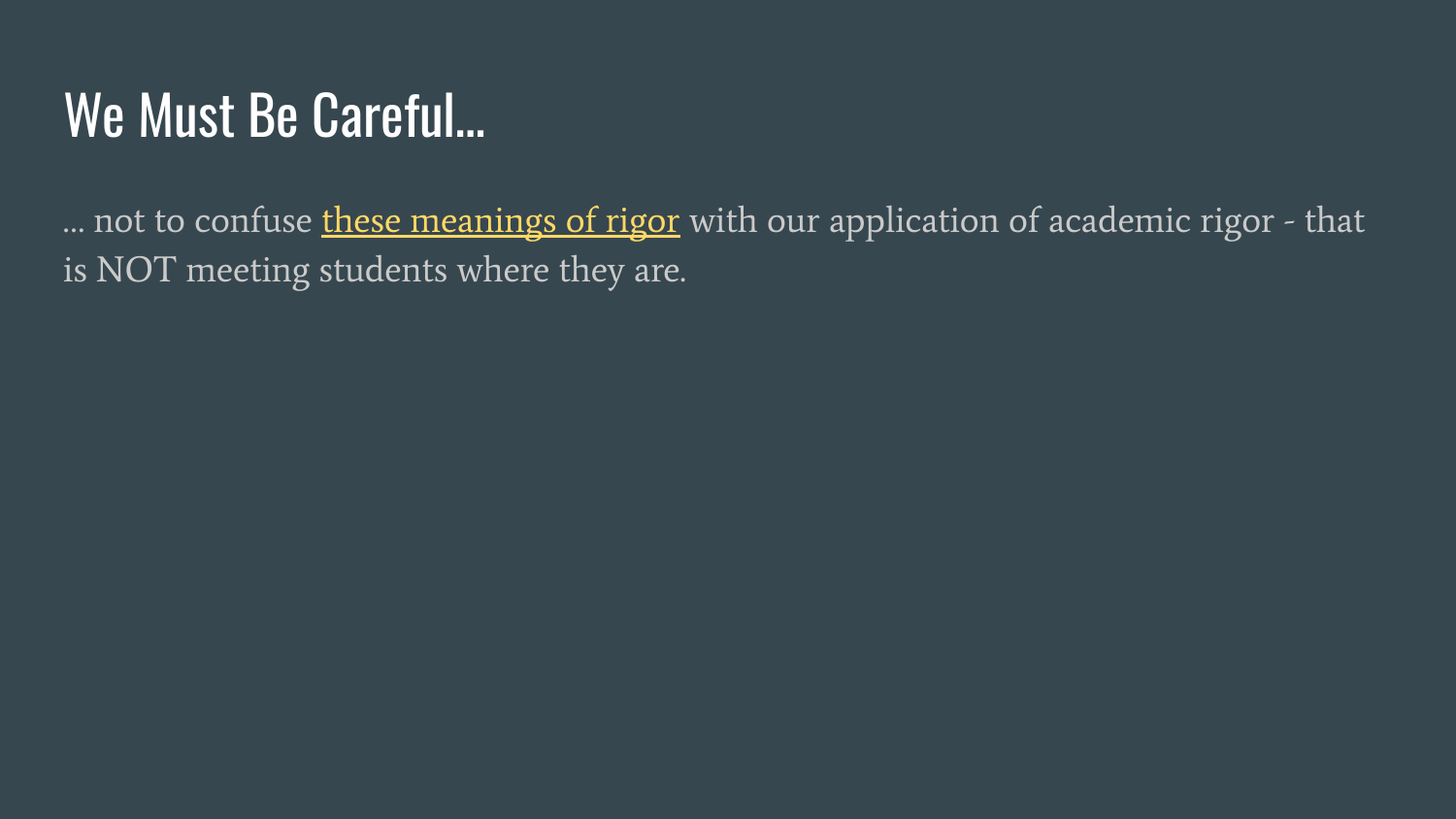# How Might We Define Responsive Rigor?

#### [Jamboard: How would YOU define responsive rigor?](https://jamboard.google.com/d/1GH-Uh3fE-T9SODP9ILrUxDsF5pflTkmufghelvH9pag/edit?usp=sharing)

Synthesizing what we have discussed about academic rigor and responsive teaching, responsive rigor could be defined as:

- 1. Setting clear, appropriate , measurable learning outcomes for students
- 2. Equipping students to meet our learning outcomes through effective instructional methods with scaffolding and flexible opportunities to practice and receive feedback
- 3. Designing meaningful, attainable, and flexible/creative pathways for students to demonstrate competency on all learning outcomes

Responsive rigor is a primary shift away from rigid content-based standards and traditional practices towards an intentional move to student-centered learning outcomes and practices with flexible course/assignment design.

It is NOT lower the bar. It is meeting students where they are by re-examining what we are teaching and how we are teaching and scaffolding students through the process.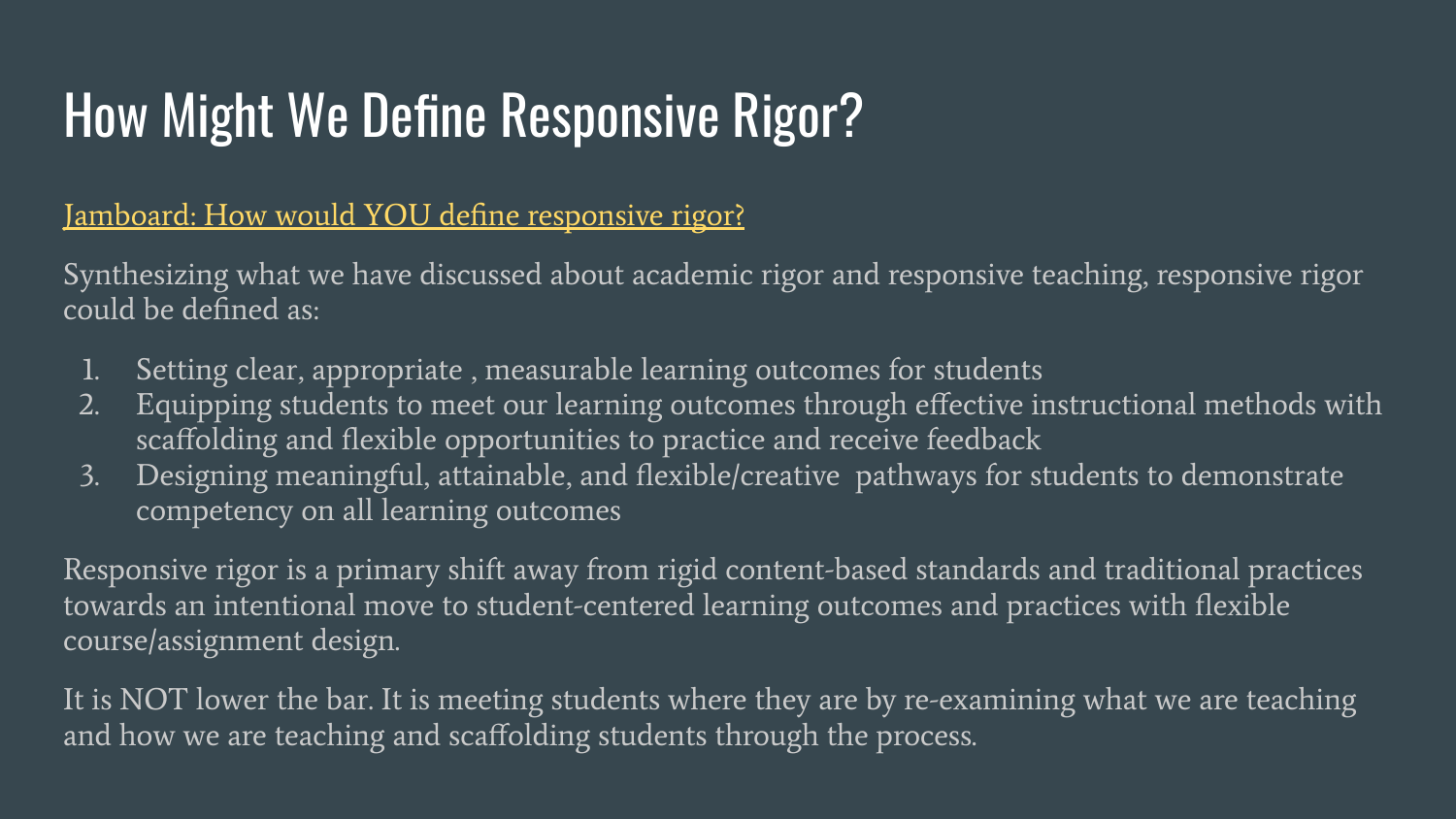### How Can We Design Our Courses With Responsive Rigor?

Responsive rigor begins with giving honor to and leveraging the strengths, talents, interests, and lived experiences of our students to create a safe, engaging, and social learning environment for everyone.

It involves intentional transparency about all course and assignment design decisions at every point in the semester.

It demands that we reflect deeply on exactly what it is that we want students to gain from our courses and determine how they can reasonably demonstrate competency on those outcomes.

It asks us to be open to the possibility that what we have designed for a course, learning experience, or assignment/assessment that might not be hitting the intended target.

It gives us permission to shift gears and be flexible in meeting student needs while also maintaining professional integrity.

It requires us to abandon rigidity, stop persisting with practices that do not lead to the best outcomes for students (e.g., content, teaching methods, assignments, grading practices), and actively seek professional learning if we need it.